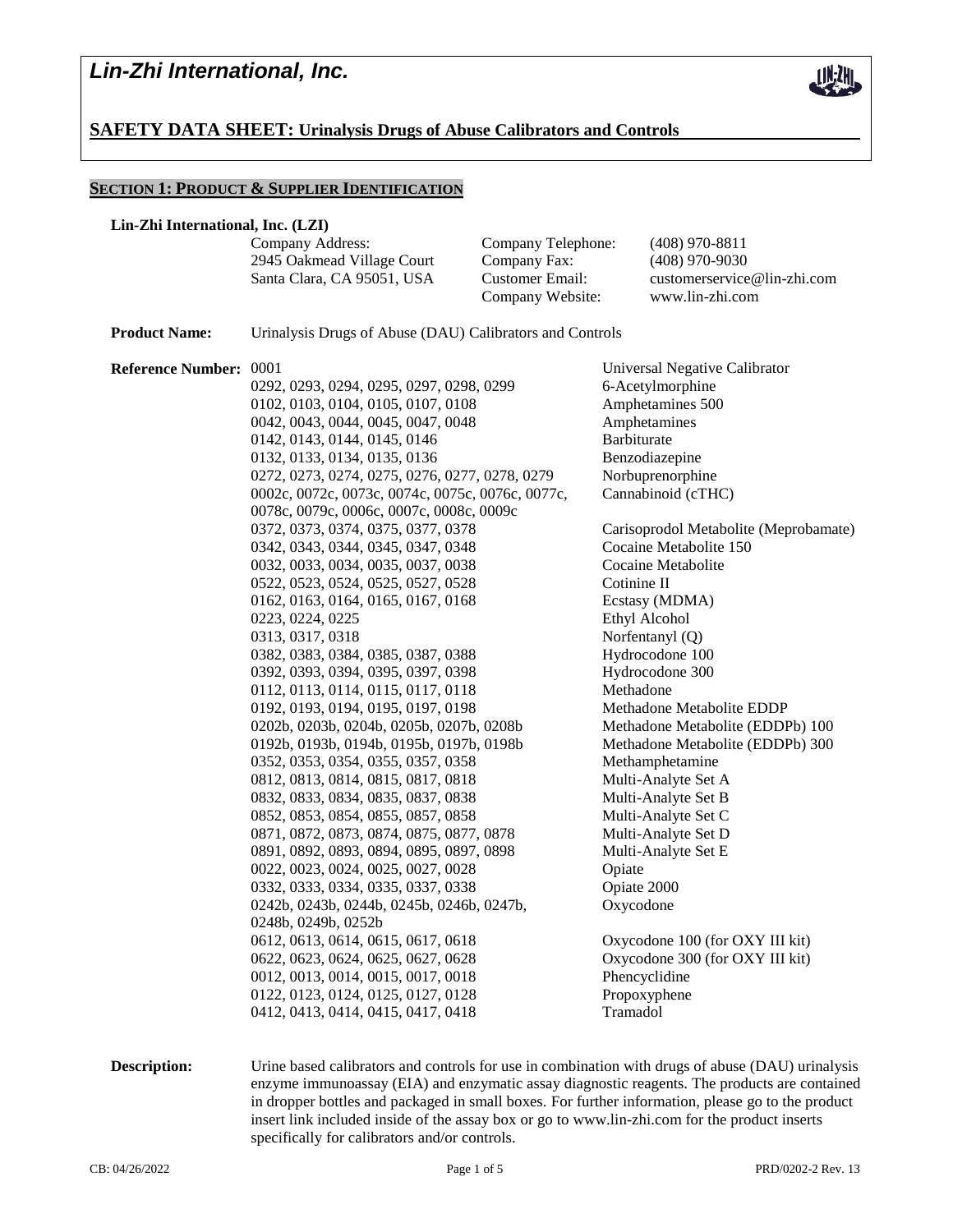# *Lin-Zhi International, Inc.*



### **SECTION 2: HAZARDS IDENTIFICATION**

| <b>Classification:</b>   | The product is not considered a hazardous mixture, but it is potentially biohazardous because it<br>contains processed human urine. It contains a trace quantity amount $(< 0.1 % w/v)$ of sodium<br>azide ( $\text{NaN}_3$ , CAS No. 26628-22-8) which is added as a preservative. Trace amounts of acids and<br>bases have been used only during product processing and to balance the pH of the product.<br>Testing of the product itself to determine health hazards has not been performed. The product<br>does not contain carcinogens. |  |  |
|--------------------------|-----------------------------------------------------------------------------------------------------------------------------------------------------------------------------------------------------------------------------------------------------------------------------------------------------------------------------------------------------------------------------------------------------------------------------------------------------------------------------------------------------------------------------------------------|--|--|
| Labeling:                | The product label states the product contains sodium azide $(0.09\%)$ as preservative.                                                                                                                                                                                                                                                                                                                                                                                                                                                        |  |  |
| Symbol:                  | N/A                                                                                                                                                                                                                                                                                                                                                                                                                                                                                                                                           |  |  |
| <b>Hazard Statement:</b> | N/A                                                                                                                                                                                                                                                                                                                                                                                                                                                                                                                                           |  |  |
| Precautionary            | Although sodium azide is only $< 0.1$ % w/v of the product, the Precautions and Warning section                                                                                                                                                                                                                                                                                                                                                                                                                                               |  |  |
| <b>Statements:</b>       | of the product insert states:<br>• Harmful if swallowed.<br>• The calibrators / controls contain sodium azide preservative, which may react with<br>lead or copper plumbing to form potentially explosive metal azide. When disposing<br>such liquids always flush with a large volume of water to prevent azide build-up. See<br>Sodium Azide in the National Institute for Occupational Safety (NIOSH). Pocket Guide<br>to Chemical Hazards. Third Printing, September 2007.                                                                |  |  |
|                          |                                                                                                                                                                                                                                                                                                                                                                                                                                                                                                                                               |  |  |
|                          |                                                                                                                                                                                                                                                                                                                                                                                                                                                                                                                                               |  |  |
|                          | $(https://www.cdc.gov/niosh/npg/default.html)$                                                                                                                                                                                                                                                                                                                                                                                                                                                                                                |  |  |
|                          | • The calibrators / controls are prepared from non-sterile human urine. They are not<br>tested by licensed reagents for the presence of antibodies to human immunodeficiency<br>viruses, the hepatitis antigens, and/or anti-hepatitis antibodies. They should be<br>handled as potentially infectious. Always apply good laboratory practice to avoid any<br>skin contact or ingestion.                                                                                                                                                      |  |  |
|                          | • Do not use the calibrators / controls beyond their expiration dates.                                                                                                                                                                                                                                                                                                                                                                                                                                                                        |  |  |

### **SECTION 3: COMPOSITION/INFORMATION ON INGREDIENTS**

There is no hazardous ingredient present in the product which is above its appropriate cutoff levels according to the Globally Harmonized System (GHS). The cutoff level for ingredients causing respiration/skin sensitization, reproductive toxicity, carcinogenicity, and category 1 mutagenicity is  $\geq 0.1$  %. The cutoff level for all other hazard classes is  $\geq 1$  %. Therefore no components need to be disclosed according to the applicable regulations. The products do contain processed human urine which has not been tested for the presence of antibodies to the human immunodeficiency virus or hepatitis antigens/antibodies. The products should be handled as potentially biohazardous using standard biosafety precautions.

### **SECTION 4: FIRST AID MEASURES**

**Potential Routes of Exposure**: Skin contact, eye contact, and accidental ingestion. Inhalation is highly unlikely. **Skin contact:** Wash affected area thoroughly with soap and water. Remove contaminated clothing and shoes. **Eve contact:** Flush with plenty of water for at least 15 minutes. **Ingestion:** If swallowed, wash out mouth with water and drink plenty of water. *If adverse symptoms are experienced, contact a physician as a precautionary measure.*

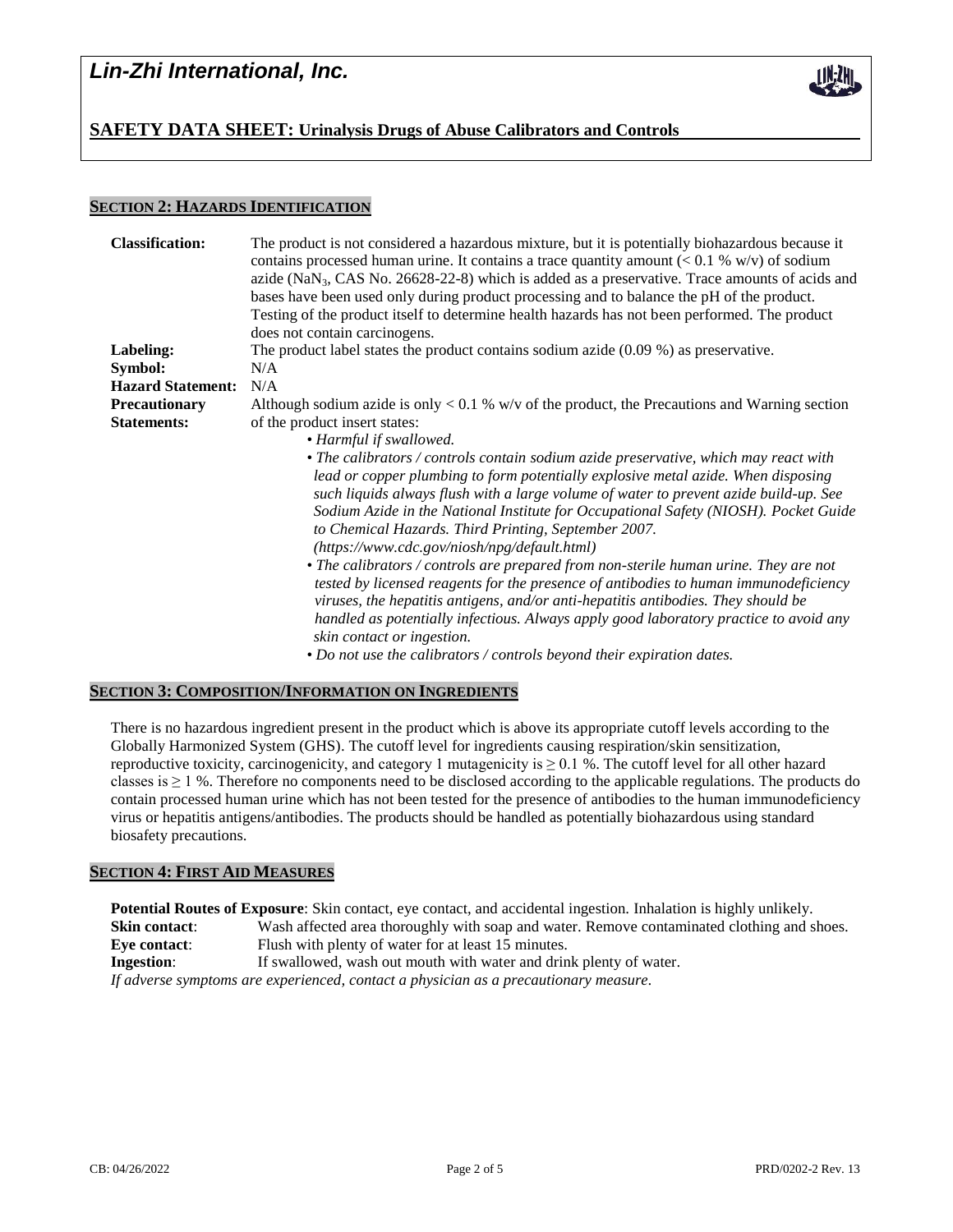# **SAFETY DATA SHEET: Urinalysis Drugs of Abuse Calibrators and Controls**

### **SECTION 5: FIRE FIGHTING MEASURES**

| <b>Suitable Extinguishing Media:</b> | Typical media is suitable. |
|--------------------------------------|----------------------------|
| Unsuitable extinguishing media:      | None are known.            |
| Specific hazards in case of fire:    | None are known.            |
| Special protective equipment         | Use the typical equipment  |
| and precaution for fire fighters:    | to wear self-contained bre |

nent and precautions. There is a recommendation breathing apparatus.

## **SECTION 6: ACCIDENTAL RELEASE MEASURES**

- **Personal Precautions**: If the liquid product is spilled, take the proper precautions to minimize exposure to it by wearing the appropriate personal protective equipment (PPE).
- **Cleaning Methods**: Quarantine the spill area and minimize spreading of spilled liquid. Soak up the liquid with a suitable absorbent material such as a mat pad. Clean the spill area thoroughly with soap and water. When disposing of the product by means of plumbing, always flush with a large volume of water to prevent long-term sodium azide accumulation in the metal plumbing. Observe and obey federal, state, and local laws and ordinances regarding proper disposal practices.
- **Environmental Precautions**: Collect the spilled liquid, absorbent material, and rinse water into suitable containers for proper disposal in accordance with applicable waste disposal regulations. Prevent runoff into sewers, storm drains, surface waters, and soil.

### **SECTION 7: HANDLING AND STORAGE**

**Handling:** Wear PPE such as gloves, lab coats, and safety glasses as necessary. Avoid contact with eyes or skin. **Storage:** Keep the product tightly closed. Store at 2-8 °C. Do not expose to extreme temperatures.

### **SECTION 8: EXPOSURE CONTROL/PERSONAL PROTECTION**

**Occupational Exposure Limits:** There are no established exposure limits for this product. *Personal Protective Equipment (PPE)* **Eye Protection**: Wear safety glasses with side shields. Have eye wash stations available as a precaution. **Skin Protection**: Wear lab coat over clothing and gloves. **Respiratory Protection**: Inhalation is unlikely.

### **SECTION 9: PHYSICAL AND CHEMICAL PROPERTIES**

| Physical state:    | Liquid           | Liquid            |
|--------------------|------------------|-------------------|
| Appearance:        | Transparent      | Transparer        |
| <i>Odor</i>        | No odor          | No odor           |
| pH:                | ~6.0 to 7.0      | $\sim 6.0$ to 7.0 |
| Flammable Liquid:  | N <sub>0</sub>   | N <sub>0</sub>    |
| <i>Solubility:</i> | Soluble in Water | Soluble in        |
| Specific Gravity:  | $\sim$ 1.0       | $\sim$ 1.0        |

# **Calibrators Controls**

**Transparent Transparent Soluble in Water** Soluble in Water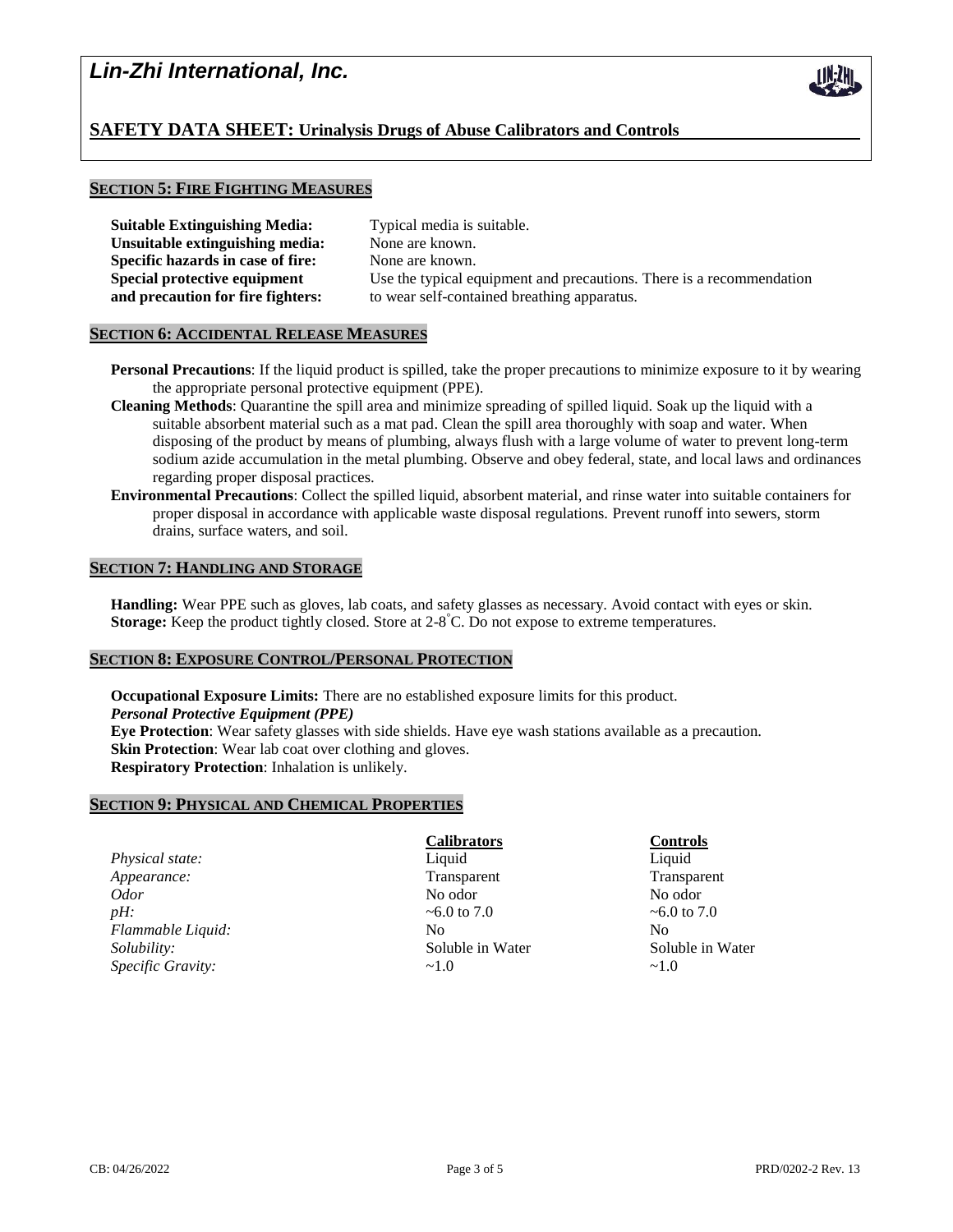# *Lin-Zhi International, Inc.*

# **SAFETY DATA SHEET: Urinalysis Drugs of Abuse Calibrators and Controls**

### **SECTION 10: STABILITY AND REACTIVITY**

**Chemical Stability:** Stable under normal conditions of use.

- **Possibility of hazardous reactions**: Although sodium azide is < 0.1 % w/v of the product, sodium azide build up may occur over time in metal plumbing if the product is not properly disposed, leading to explosive and shock sensitive components. An extra precaution is to schedule a routine assessment of the plumbing system.
- **Conditions to Avoid**: Sodium azide build up in metal plumbing may be avoided by flushing the product with a large volume of water when disposing of it. Additionally, introducing the product to acidic conditions below a pH of 4.8 should be avoided.

**Materials to Avoid**: None are known.

**Hazardous Decomposition Products**: None are known.

### **SECTION 11: TOXICOLOGICAL INFORMATION**

**Skin (Irritancy and Acute Toxicity):** No data is available. **Eye (Irritancy and Acute Toxicity):** No data is available. **Ingestion:** No data is available. **Chronic Toxicity (Target Organ Effects):** No data is available. **Mutagenicity:** No data is available. **Inhalation:** No data is available. Low risk of inhalation.

### **SECTION 12: ECOLOGICAL INFORMATION**

**Persistence and Degradability:** No data is available. **Bio-accumulative potential:** No data is available. **Mobility:** No data is available. **Aquatic Toxicity**: No data is available.

### **SECTION 13: DISPOSAL CONSIDERATION**

The proper disposal method consists of running a large volume of water with the disposal of the product and/or product wastes in order to prevent sodium azide buildup in metal plumbing. Dispose of the product separately from other waste materials. Follow applicable local, state, and federal regulations for disposal, as some guidelines may require more precautionary measures for disposal of dilute sodium azide liquids, such as segregation of the waste products and treatment.

## **SECTION 14: TRANSPORT INFORMATION**

These goods are not hazardous and are not regulated for transport by IATA.

**Proper Shipping Name:** Urinalysis Drugs of Abuse (DAU) Calibrators and Controls **Hazard Class:** Non-hazardous but potentially biohazardous **Packing Group:** N/A **Marine Pollutant:** No **Note**: These are perishable, liquid products. The products are packed with ice to maintain an approximately 2-8°C temperature range during transit.